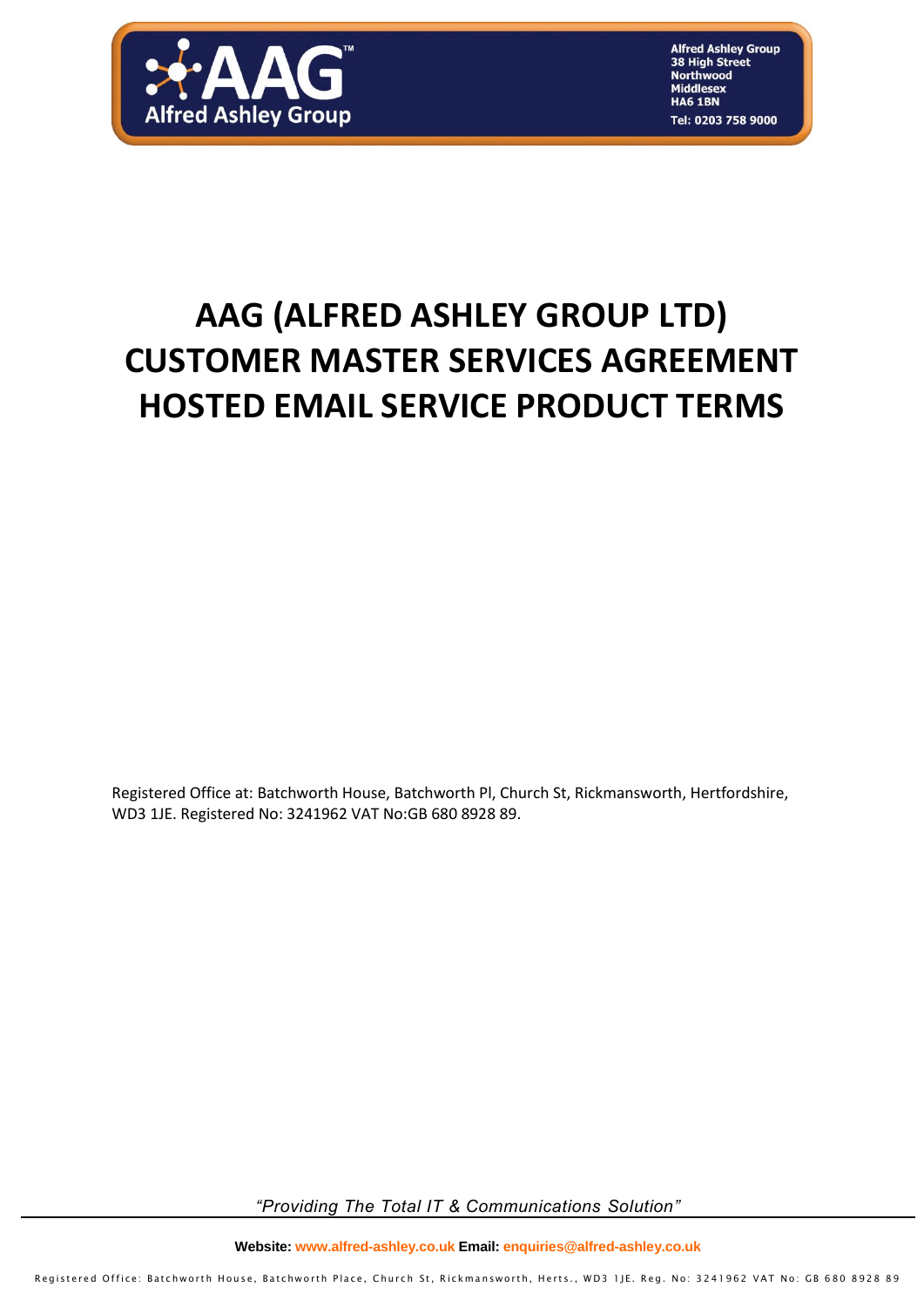

The Terms and Conditions set out in this Product Terms apply in addition to those in the AAG General Terms and Conditions (Schedule A) (GTC's / GTC) where AAG has accepted a CUSTOMER Order for the AAG Hosted Email Service.

### 1. Definitions

In this Product Terms, the following words shall have the meanings ascribed to them and capitalised terms which are not defined in this Product Terms shall have the same meanings as in the GTC:

"Mailbox" means a separate e-mail address or account for the receipt of messages or data within the CUSTOMER's e-mail system or network;

"Minimum Service Period" means the initial term of a Service which is to be considered 12 (twelve) calendar months, unless specified on the CUSTOMER Order to be different;

"Normal Working Day" means a Business Day as recognised in England;

"Normal Working Hours" means between 9am and 5:30pm UK time each Normal Working Day;

"Open Relay" means an e-mail server configured to receive e-mail from an unknown or unauthorised third party and forward the e-mail to one or more recipients, who are not part of, or connected to the e-mail network in which the e-mail server resides;

"Permitted Number of Mailboxes" means the greater of either: permitted number of Mailboxes specified in the relevant CUSTOMER Order or: the total number of mailboxes in use during any month the service is live;

"Service Provider" a supplier of AAG providing the underlying software for the Services under this Product Terms;

"Scanned e-mail" means any SMTP message sent or received via the Service;

"Service" means the Cloud Mail Secure Anti-Virus Service and/or the Cloud Mail Secure Anti-Spam Service as described in this Product Terms and specified for provision in the relevant CUSTOMER Order;

"SPAM" means unsolicited e-mail message(s) (usually over 500), sent or received in a single operation or a series of related operations with the same or substantially similar contents;

"Users" means the number of e-mail Mailboxes (being one incoming and one outgoing e-mail mailbox) configured on each Server at any one time; and

"Virus" means computer software or program code designed to or otherwise having the effect of causing damage or reducing the performance of a computer program or data held on that computer.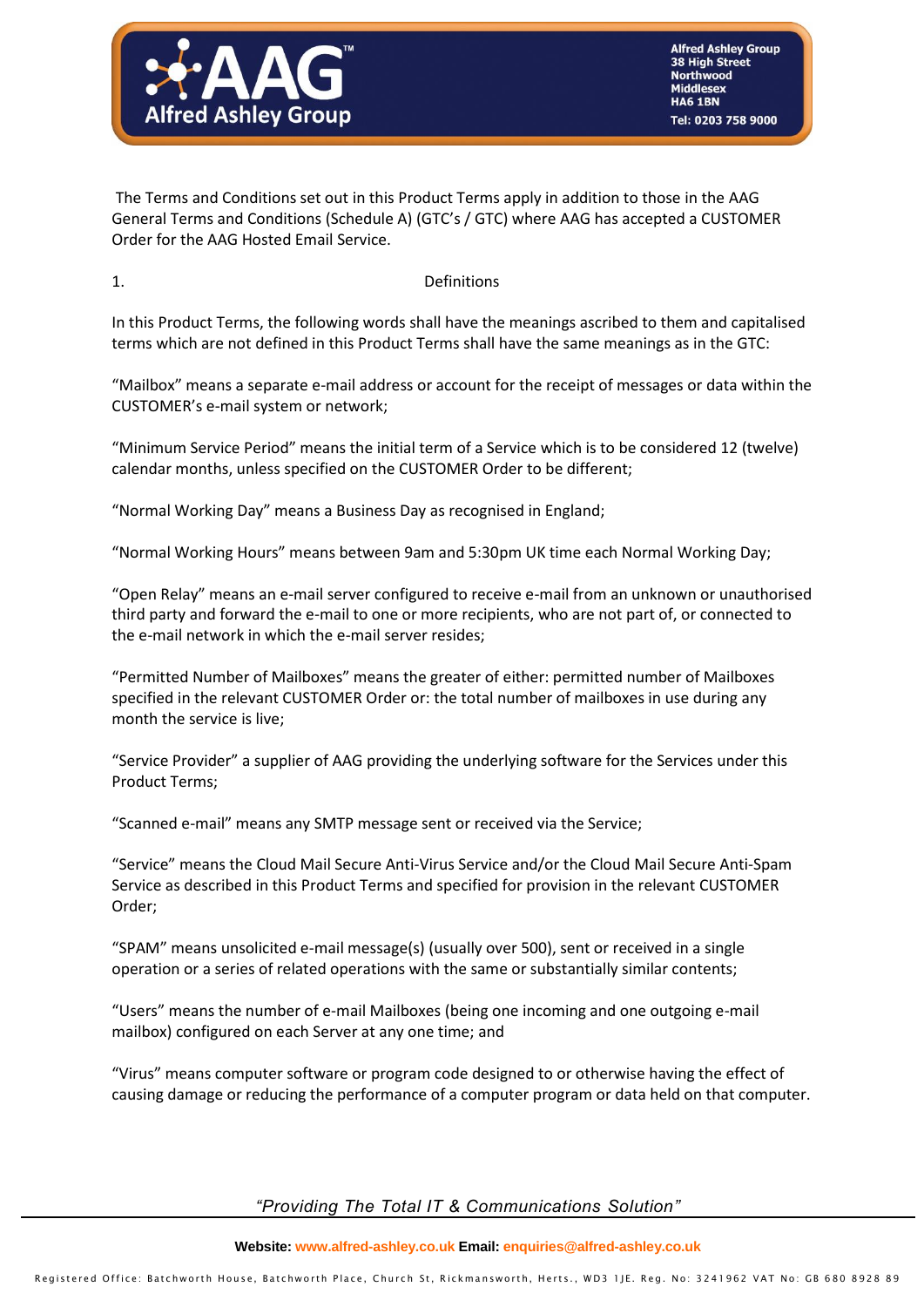

**Alfred Ashley Group** 38 High Street **Northwood Middlesex HA6 1BN** el: 0203 758 9000

### 2. Right to Use and Charges

2.1. Subject to payment of the Charges and subject to the terms and conditions of this Agreement, AAG hereby grants to the CUSTOMER a non-exclusive, non-transferable right to use the Services for the Permitted Number of Users.

2.2. The CUSTOMER shall notify AAG if at any time the number of Users protected by the Service exceeds the Permitted Number of Users. Additionally AAG or the Service Provider will monitor the number of Users. If the actual number of Users in use exceeds the Permitted Number of Users at any time, AAG will at its sole discretion raise additional invoices and/or make adjustments to the Charges for the Services in subsequent invoices to cover the additional Permitted Number of Users protected by the Service. Additional charges will be pro-rated based on the per User charge for the current invoice period.

2.3. AAG may vary the Charges for the Services in accordance with this Product Terms and the CUSTOMER shall pay such Charges. AAG will give the CUSTOMER at least 30 days written notice of any increase in Charges. No increase in Charges will take place during the Minimum Service Period or after the CUSTOMER has given notice to terminate this Agreement in accordance with its terms.

### 3. Service Provision

3.1. AAG undertakes to use its reasonable endeavours to provide the Service for the duration of the Minimum Service Period.

3.2. AAG or its Service Provider reserves the right at any time to test whether the CUSTOMER's email system is acting as an Open Relay and the CUSTOMER hereby consents to such testing for this purpose. If the CUSTOMER's systems are found to be acting as an Open Relay, AAG will use reasonable efforts to inform the CUSTOMER and reserves the right to suspend all or part of the Service immediately until the problem has been resolved.

3.3. If at any time the CUSTOMER or any of its Users are using the Service to distribute SPAM, AAG or its Service Provider reserves the right to suspend all or part of the Service immediately and until the problem has been resolved.

3.4. If at any time provision of the Service to the CUSTOMER would, in AAG's reasonable opinion, compromise the security of the Service due, but not limited to, hacking, denial of service attacks or other malicious activities originating from or directed at the CUSTOMER's network, AAG or its Service Provider reserves the right to suspend all or part of the Service immediately and until the problem has been resolved. In such an event, AAG will use its reasonable efforts to promptly inform the CUSTOMER and work with the CUSTOMER to resolve such issues in order to reinstate the Service at the earliest possible opportunity.

3.5. Any suspension of the Service permitted under clauses 3.1, 3.2, 3.3 of this Product Terms (including as otherwise set out in the Agreement), shall not exclude or reduce the obligation of the CUSTOMER to pay all the Charges in respect of any period of suspension.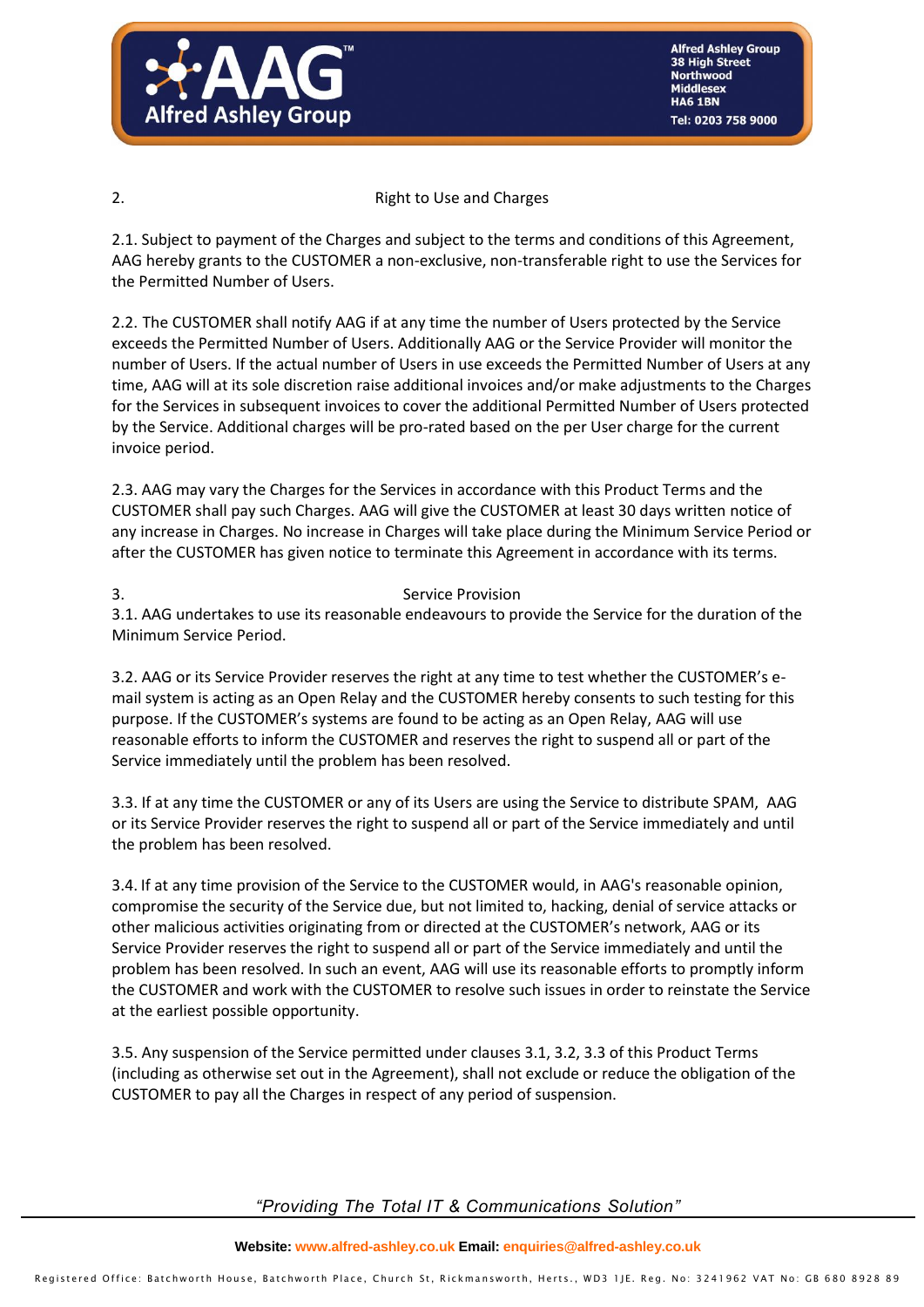

### 4. CUSTOMER Obligations

4.1 The CUSTOMER recognises that Internet e-mail sent to and from the CUSTOMER and its Users from third parties will pass through the Service and accordingly the CUSTOMER agrees (and shall procure that its users agree) to:

4.1.1 Comply with all relevant legislation applicable to the use of the Internet including, without limitation, data protection, electronic commerce and computer misuse legislation;

4.1.2 Use the Service for legitimate business purposes and not use the Service for the transition of SPAM;

4.1.3 Indemnify AAG against any liability to third parties (and AAG's reasonable costs and expenses) resulting from information passing through the Service from the CUSTOMER or its Users.

4.2 The CUSTOMER agrees (and shall procure that its Users agree) not to use the Service for any unlawful purpose and to indemnify AAG against all and any losses, costs and expenses which AAG may incur by such contrary activities, including but not limited to:

4.2.1 Civil or criminal offences of copyright infringement; or

4.2.2 Transmission or posting of obscene, indecent or pornographic materials; or

4.2.3 Carrying out any criminal offence under the Computer Misuse Act 1990 or similar legislation in any country; or

4.2.4 Transmission or posting of any material which is of a defamatory, offensive, abusive, or menacing or which causes annoyance or needless anxiety to any other person; or

4.2.5 Transmission or posting of any material in breach of the Data Protection Act 1998 or any similar legislation in any other country; or

4.2.6 Use of the Service in any manner which violates or infringes any other rights of any individual, organisation or company within the United Kingdom and elsewhere.

4.3 In the event the CUSTOMER fails to comply with any of the obligations set out in clauses 4.1 and 4.2 above, AAG may at any time suspend the Service until the CUSTOMER provides suitable security on terms that are acceptable to AAG.

# 5. Limitation of Liability

5.1 These provisions are supplemental to the limitations of liability in the GTC, and should be read in conjunction with the GTC.

5.2 In addition to the excluded types of loss set out in the GTC, AAG does not accept any liability under or in relation to the Agreement or its subject matter (whether such liability arises due to negligence, breach of contract, misrepresentation, tort, through indemnification or otherwise) for any loss of, or loss of use of, any software or data, loss of use of any computer or other equipment or plant, wasted management or other staff time. The term "loss" includes a partial loss or reduction in value as well as a complete or total loss.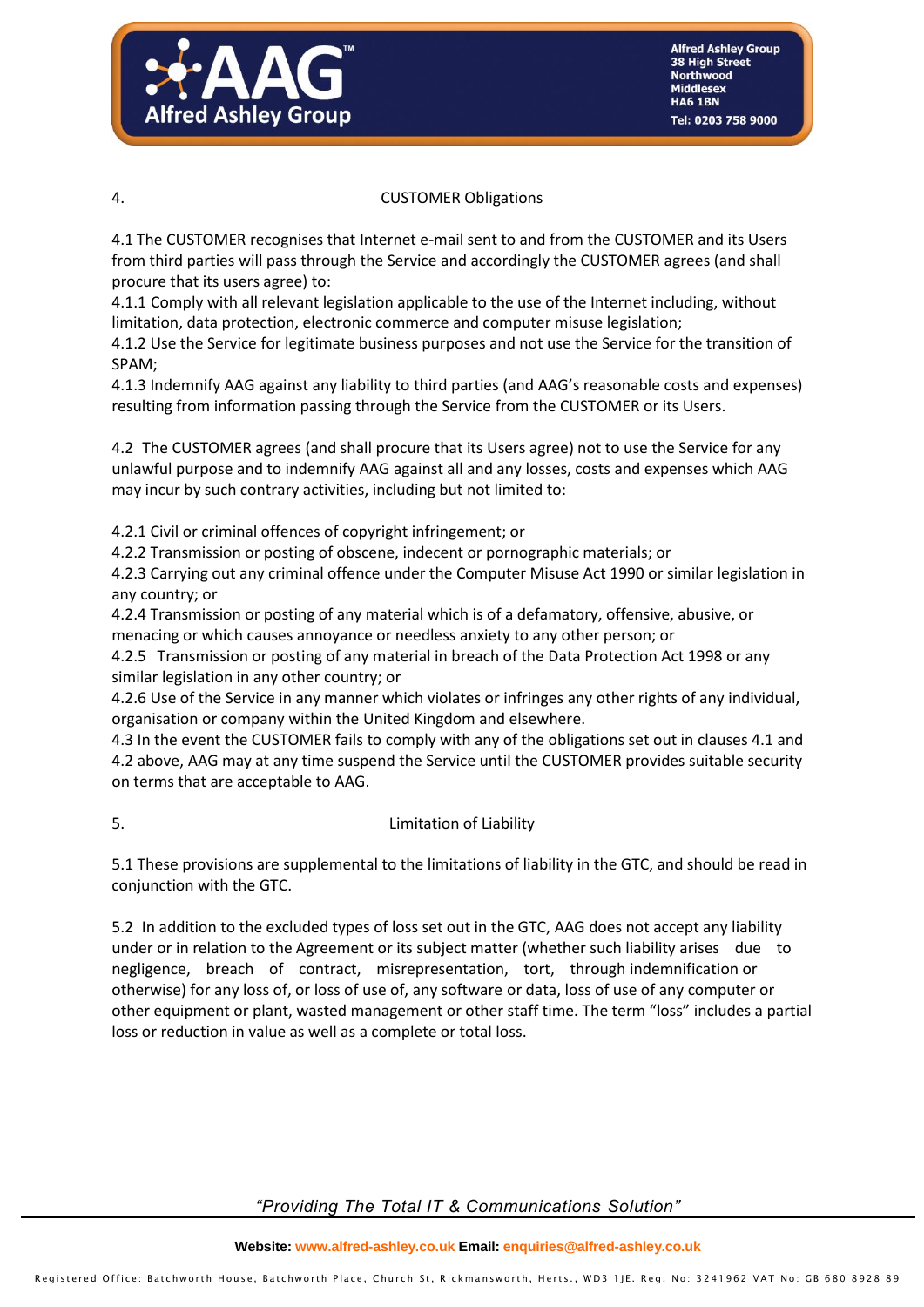

# 6. Intellectual Property Rights

The intellectual property rights in the Service and any software used in connection with the Service is and will at all times remain the property of AAG's Service Provider or that of its licensors.

# 7. Intellectual Property Rights Indemnity

7.1 In the event that the Service infringes any third party intellectual property rights, AAG or the Services Provider will defend and/or settle any third party claim that the Service infringes provided that the CUSTOMER:

7.1.1 Promptly notifies AAG of any such claim in writing;

7.1.2 Gives AAG the sole control of any such action or proceedings,

7.1.3 Fully co-operates with AAG and provides such assistance as it may reasonably require to settle and/or defend such action or proceedings (at the cost of AAG or the Service Provider); and 7.1.4 Acknowledges that any award of costs and/or damages shall belong to AAG or the Service Provider.

7.2 In the event that the Service is held to have infringed any third party intellectual property rights, AAG shall, at its option, make the Service available without infringing so far as AAG is aware any third party intellectual property rights, provide alternative services with the same functionality or terminate this Agreement forthwith on written notice to the CUSTOMER.

7.3 The indemnity in paragraph 7.1 above shall not apply to any infringement resulting from: 7.3.1 The use of the Service which does not comply with the uses permitted under this Agreement; and/or

7.3.2 The combination of the Service with any third party product and/or service or modification undertaken by the CUSTOMER without the prior written consent of AAG.

# 8. Termination

8.1 Upon termination by breach of this Agreement by the CUSTOMER, AAG shall be entitled to cancel the Service to the CUSTOMER and all invoices become immediately due and payable. 8.2 Upon termination by breach of this Agreement by AAG within a billing period, the CUSTOMER shall be entitled to a pro-rated refund of any unutilised Charges which have been paid in advance. 8.3 AAG recognises and confirms that the content of all E-mails sent to or received from the CUSTOMER by the Service is confidential. In the normal provision of the Service AAG would not access, read or copy E-mails or their attachments other than by electronic methods for the purposes of providing the Service. However, AAG reserves the right to utilise the Virus-related content of such E-mail or its attachments including any personal data contained therein solely for the purposes of: 8.3.1 Maintaining and improving the performance and the integrity of the Service;

8.3.2 Complying with all regulatory, legislative or contractual requirements; and

8.3.3 Making available to licensors any information passing through the Service which may be of interest to the licensors solely for the purpose of further developing and enhancing the Service.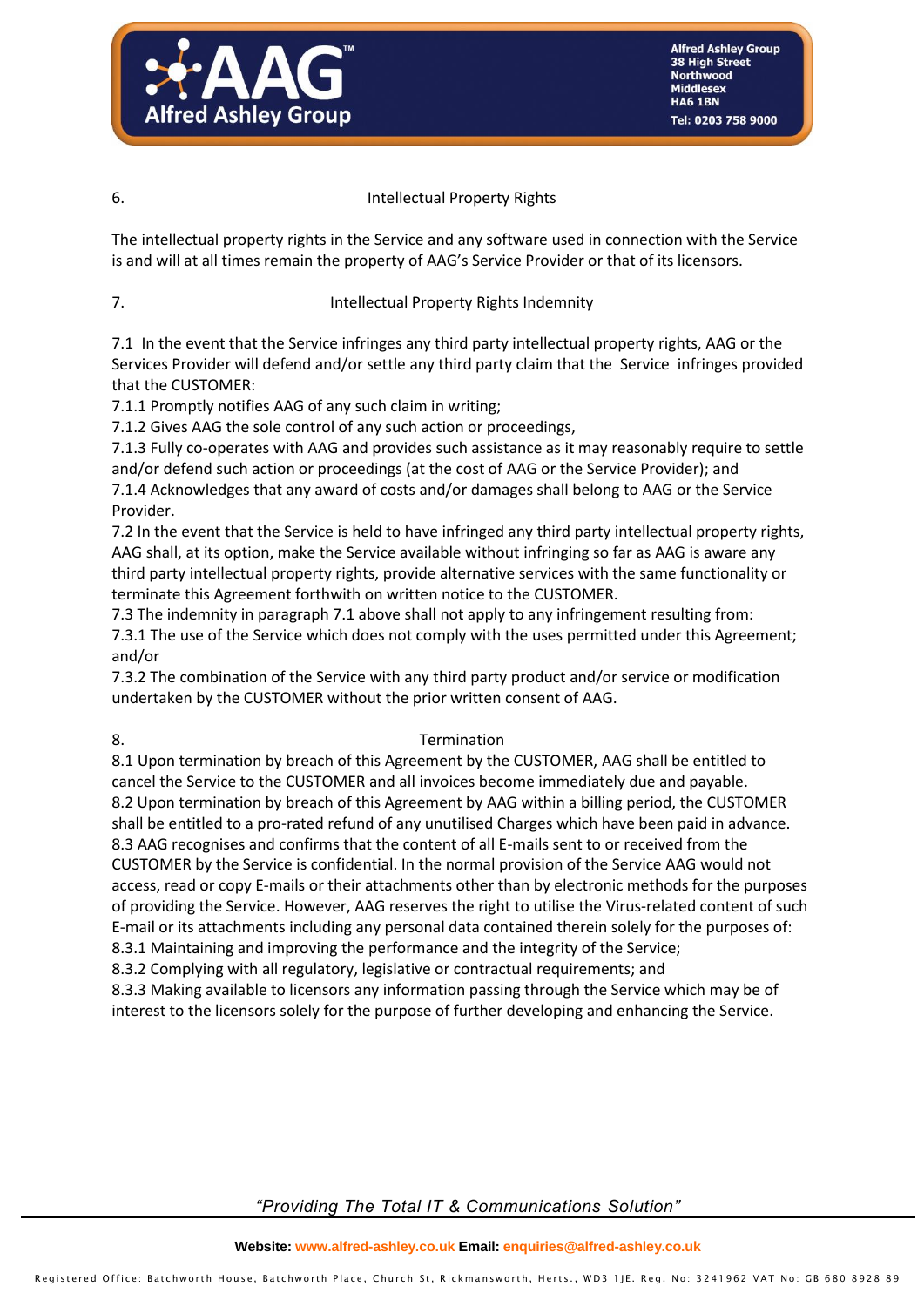

### 9. Data Privacy and Regulation of Investigatory Powers

9.1 The CUSTOMER shall take all necessary measures to ensure that it, and all its Users and employees, are aware of any responsibilities they have in respect of data protection and privacy laws and/or regulations and, as AAG has no control or influence over the content of the E-mails processed by the Service, the CUSTOMER shall hold AAG harmless for any claims by any party relating thereto. 9.2 As required by law, the CUSTOMER shall use all reasonable efforts to ensure it informs (for example via a banner message on E-mails) those who use any communications system covered by the Service, that communications transmitted through such system maybe intercepted (including, without limitation, by way of monitoring or storage of such communication), and indicate the purposes of such interception. The CUSTOMER shall hold AAG harmless from any claims from its employees, Users, any third party and/or governmental agencies relating to such interceptions. The CUSTOMER shall not use, or require AAG to use, any data obtained via the Service for any unlawful purposes.

9.3 AAG acknowledges that, in providing the Service, it may be acting as a Data Processor processing Personal Data as defined under the Data Protection Act 1998. AAG warrants that it is registered and shall maintain all necessary registrations or notifications pursuant to the Data Protection Act 1998 during the term of this Agreement in respect of any Personal Data which it processes. AAG also agrees that where it acts as a Data Processor, (i) it shall only process Personal Data that it holds in connection with provision of the Services as provided for under this Product Terms and (ii) it shall take appropriate technological and organisational measures to guard against accidental loss disclosure or destruction of such Personal Data.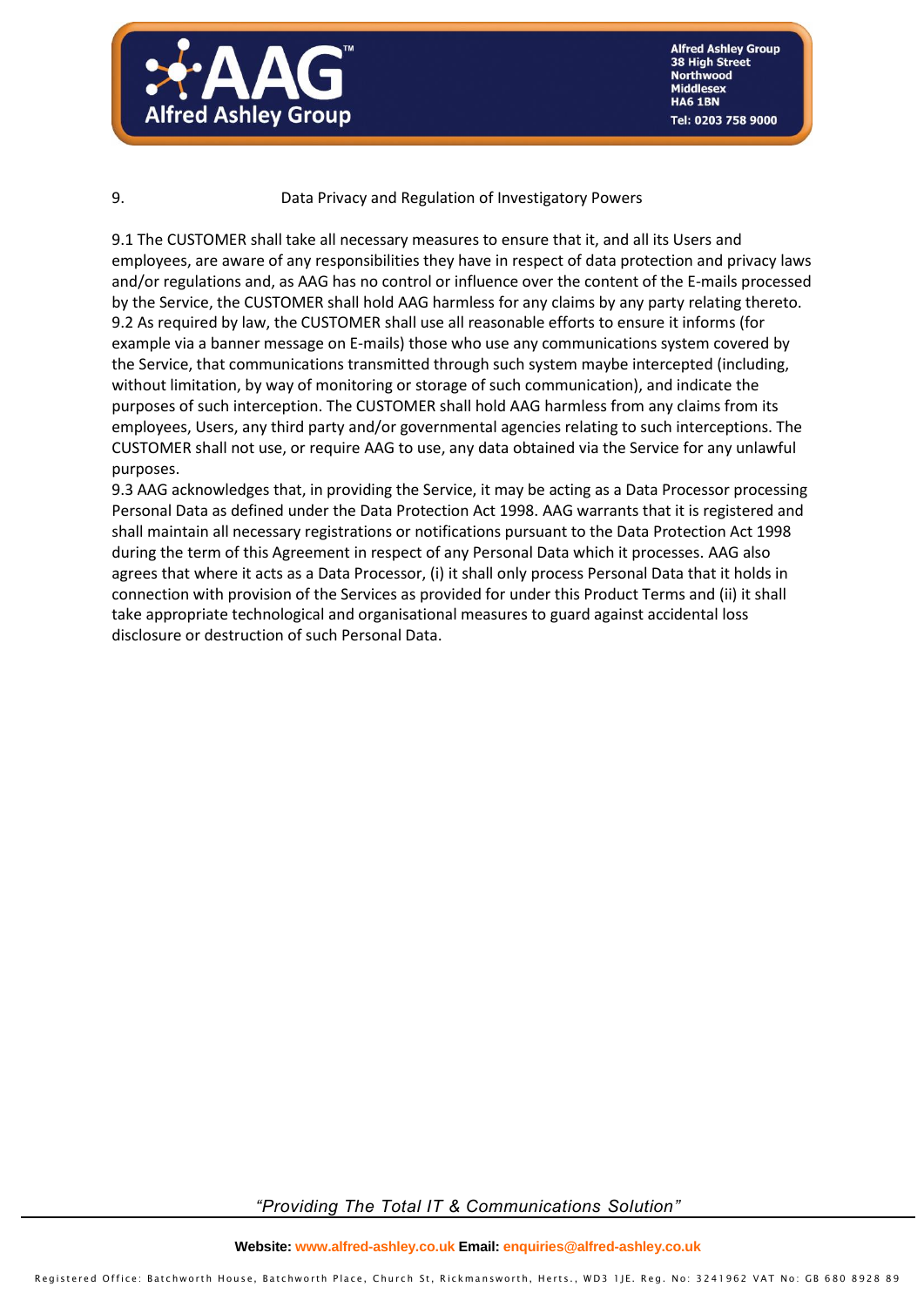

Annex One - ANTI-VIRUS SERVICE DESCRIPTION

### 1. Overview

AAG provides a suite of services (using third party software and services) that enables companies to block and filter out viruses.

The Service provides fully managed e-mail virus blocking at the Internet level. The Service is managed on a 24x7 basis from AAG's Network Management Centre.

The CUSTOMER's e-mail is routed through the AAG's Network Management Centre where it is scanned using multiple anti-virus technologies.

# 2. Service Configuration

The Anti-Virus Service can be configured to perform the following tasks based on the e-mail domain name:

(a) Virus Blocking: In the event Hosted Email Secure detects a virus inside an e-mail, the message will be automatically blocked and placed in a quarantine area.

(b) Alert Notification: In the event a message is blocked because it fails a policy, we can configure to automatically notify the sender, recipient and a system administrator that the message was blocked.

(c) Outbound Annotations: we can automatically add an annotation to the bottom of outbound Internet e-mail. Outbound annotations can be configured on a per- user and per-domain basis.

(d) Inbound Annotations: can automatically add an annotation to the bottom of inbound Internet email. Inbound annotations can be configured on a per domain basis.

(e) Blocking Executables: a rule can be configured to block all e-mail containing an attachment that appears to be executable. Identification of executable files is achieved using a combination of file extension and unique magic file number.

(f) Blocking Malicious Macros: Email with MS Office attachments that contain macros appearing to be malicious can be blocked.

(g) Active HTML: Active HTML content within an email can be filtered.

# 3. CUSTOMER Support

The CUSTOMER can contact the AAG support team for support purposes (but not in order to give a notice or communication under this Agreement, which shall be given in accordance with the GTC) by telephone or by e-mail at:

Technical & Business Support

Tel: +44 (0) 203 758 9000 (Business Days 9am-5:30pm) Email: helpdesk@alfred-ashley.co.uk (group mailbox)

AAG will contact the CUSTOMER pursuant to an agreed upon method, provided that the CUSTOMER provides AAG with a valid telephone and email address. The CUSTOMER is solely responsible for providing accurate and up-to-date contact information for the CUSTOMER's designated point of contact. Cancellations, orders, password changes, DNS changes, hosting centre access and other support requests at AAG's sole discretion from time to time have to be submitted by way of a written request on the CUSTOMER's letterhead.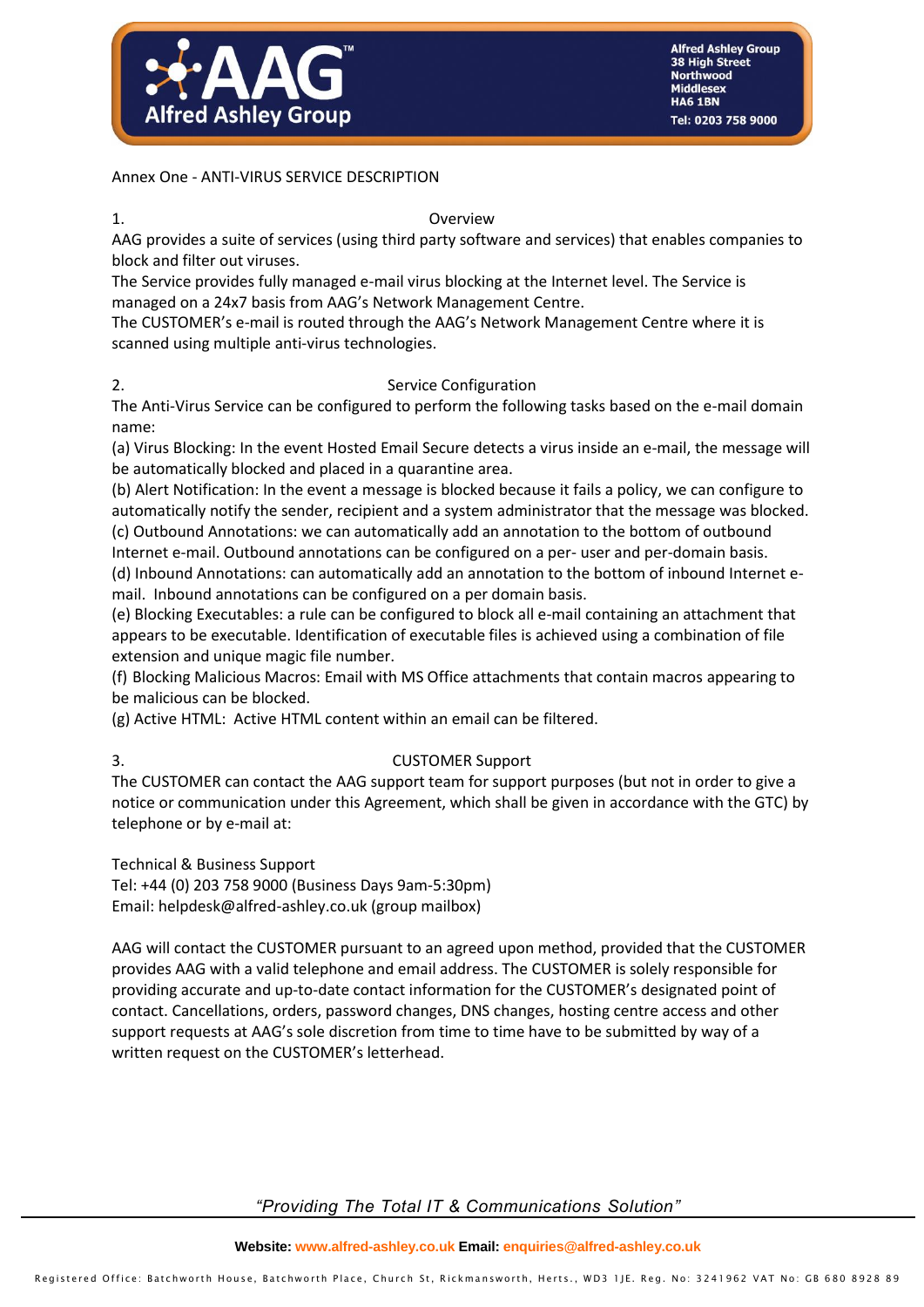

**Alfred Ashley Group** 38 High Street **Northwood Middlesex HA6 1BN** Tel: 0203 758 9000

Annex Two - ANTI-SPAM Service Description

### 1. Overview

AAG, using third party software provides a suite of services that enables companies to block and filter out unwanted Internet e-mail.

The Service provides fully managed e-mail content filtering at the Internet level. The Service is managed on a 24x7 basis from the AAG's Network Management Centre.

CUSTOMER's e-mail is routed through the AAG's Network Management Centre where it is scanned using a sophisticated SPAM detection engine. E-mail messages classified by the Service as SPAM can be blocked and quarantined or tagged as SPAM and delivered to the CUSTOMER.

### 2. Service Description

SPAM scans the CUSTOMER's inbound e-mail from the Internet using a highly sophisticated scanning engine to identify SPAM e-mail. The engine uses a combination of techniques to analyse each e-mail message and assign the message a 'SPAM score'. This score is used to determine the likelihood of the message being SPAM. The result of the various Hosted Email Secure SPAM tests maybe a positive score (to indicate the SPAM) or a negative score (to indicate valid e-mail). Messages scoring above the 'SPAM threshold' defined by the CUSTOMER are classified as SPAM.

The rules used by the Hosted Email Secure Spam Service to assign a SPAM score include: 2.1.Real Time Black Lists: These dynamic lists contain e-mail addresses of known Spammers along with IP addresses of machines that are used to send SPAM messages. Hosted Email Secure SPAM tests to see if e-mail messages were sent from such a known source of SPAM.

2.2.Lexical Analysis: The SPAM engine contains several thousand lexical tests that look for characteristics in the e-mail that would be indicative of a junk message. These include tests that examine the header of the e-mail looking for anomalies such as no 'from' address or badly formed headers. In addition the SPAM engine analyses the body of the message looking for common strings and key words indicative of SPAM.

2.3.Bayesian Probability1: Using Bayesian techniques Hosted Email Secure creates a corpus of valid e-mail and a second corpus of SPAM e-mail. Each corpus contains strings and probability weightings, used to indicate if those strings are typically associated with SPAM or valid e- mail. Each new e-mail message is analysed against each corpus to determine the probability that the message is valid or SPAM. Each corpus of e-mail is built automatically by the Service and continues to 'learn' with each new message, enabling the Service to adapt to the ever-changing nature of SPAM. The Service can also be manually tuned by an administrator to refine its' capability. This approach enables Hosted Email ANTI-SPAM to customise its filters to specific CUSTOMER environments. I.E. the string 'Viagra' is commonly associated with SPAM and may appear in a company's corpus of SPAM e-mail.

<sup>1</sup>Bayesian mathematics is a branch of logic applied to decision making and inferential statistics that deals with probability inference, put simply: Using the knowledge of prior events to predict future events.

However for a pharmaceutical company 'Viagra' may often have a valid use and as such would not appear in their corpus of SPAM e-mail.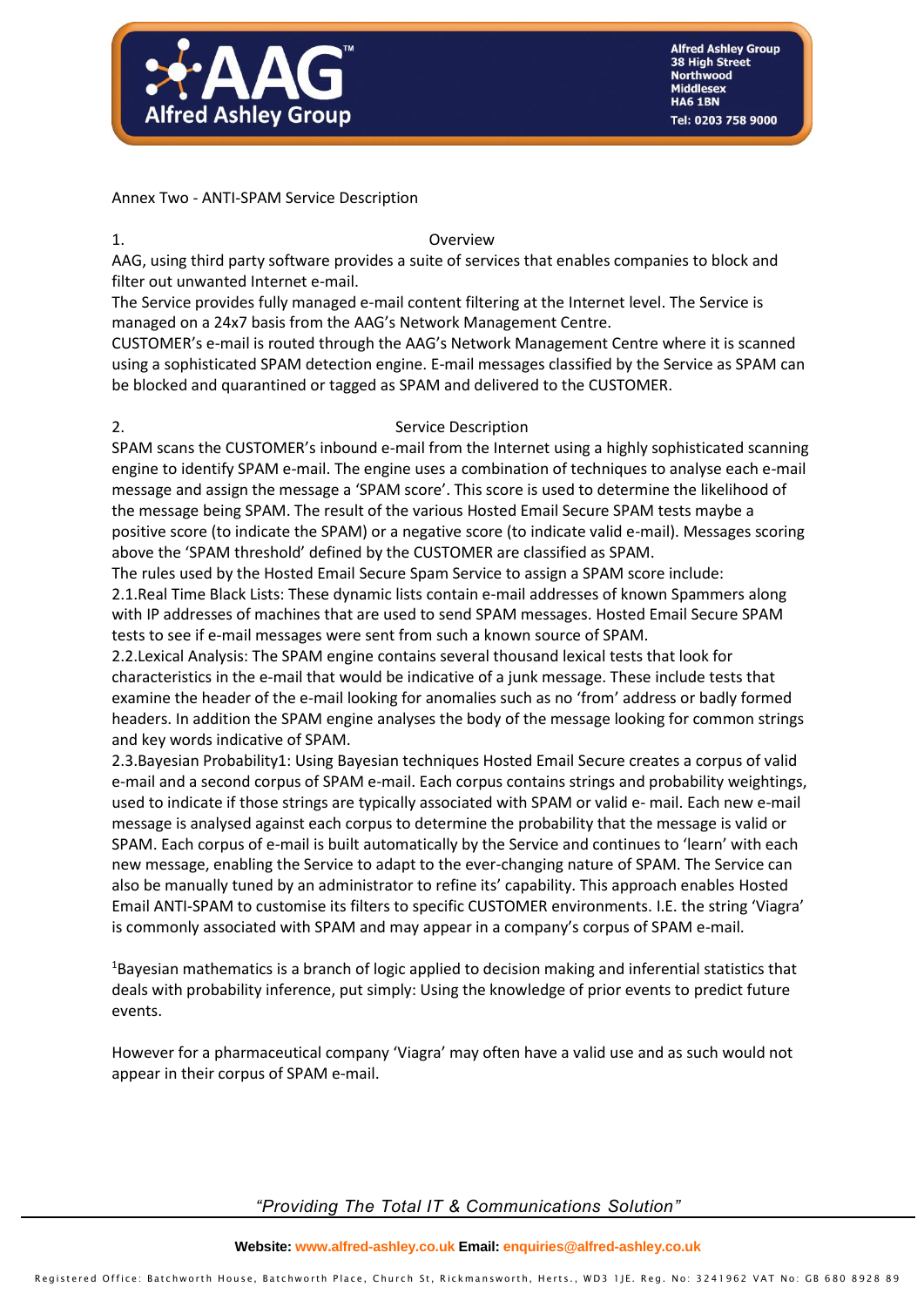

2.4. Collaborative Spam databases: Hosted Email Secure uses a number of Internet community collaborative spam databases. Through user contribution these databases establish distributed and constantly updating catalogues of spam e-mail that are uniquely identified using a hash or signature. These signatures can then be compared against future e-mail to assess the likelihood that the message is spam.

2.5.Spam Traps: Spam traps or honey-pots are e-mail accounts that have been specifically set- up to collect spam. Once the same message has appeared in a very small number of spam traps it can be clearly identified as spam, with little risk of incorrect classification. Once identified, Hosted Email Secure automatically creates a signature (or hash) that is used to identify future instances of similar messages.

### 3. CUSTOMER Control or Requests

The CUSTOMER can control or request the following aspects of the Service using the Hosted Email Customer Portal or contacting AAG Support:

3.1. Increase or decrease the sensitivity of the SPAM filters.

3.2. SPAM threshold to allow the CUSTOMER's administrator to override the default domain settings to increase or decrease the sensitivity of the SPAM filters.

3.3. Define blacklists containing e-mail addresses (or domains) that are blocked from sending messages through the Service, regardless of the results from the SPAM filtering engine. The blacklists can be defined at a domain level and also at a user level.

3.4. Define white lists containing e-mail addresses (or domains) that are explicitly allowed through the Service, regardless of the results from the SPAM filtering engine. The white lists can be defined at a domain level and also at a user level.

3.5. Action performed on an e-mail message defined as SPAM. The following actions can be configured:

(a) The message can be quarantined on the Hosted Email Secure servers;

(b) The message can be delivered but tagged as SPAM by adding a comment in the subject line: e.g. <SPAM; or

(c) The message can be re-routed to a CUSTOMER configured e-mail address.

# 4. SPAM Reporting

The Hosted Email Secure SPAM Service can be configured to send periodic reports to the intended recipients of any e-mail classified as SPAM. The reports can be sent daily or weekly.

The SPAM reports contain details of the e-mails filtered and the SPAM score assigned to each message. The reports also provide details of the messages just below the SPAM threshold that were not filtered. This enables the CUSTOMER to make the decision to increase or decrease the SPAM threshold accordingly.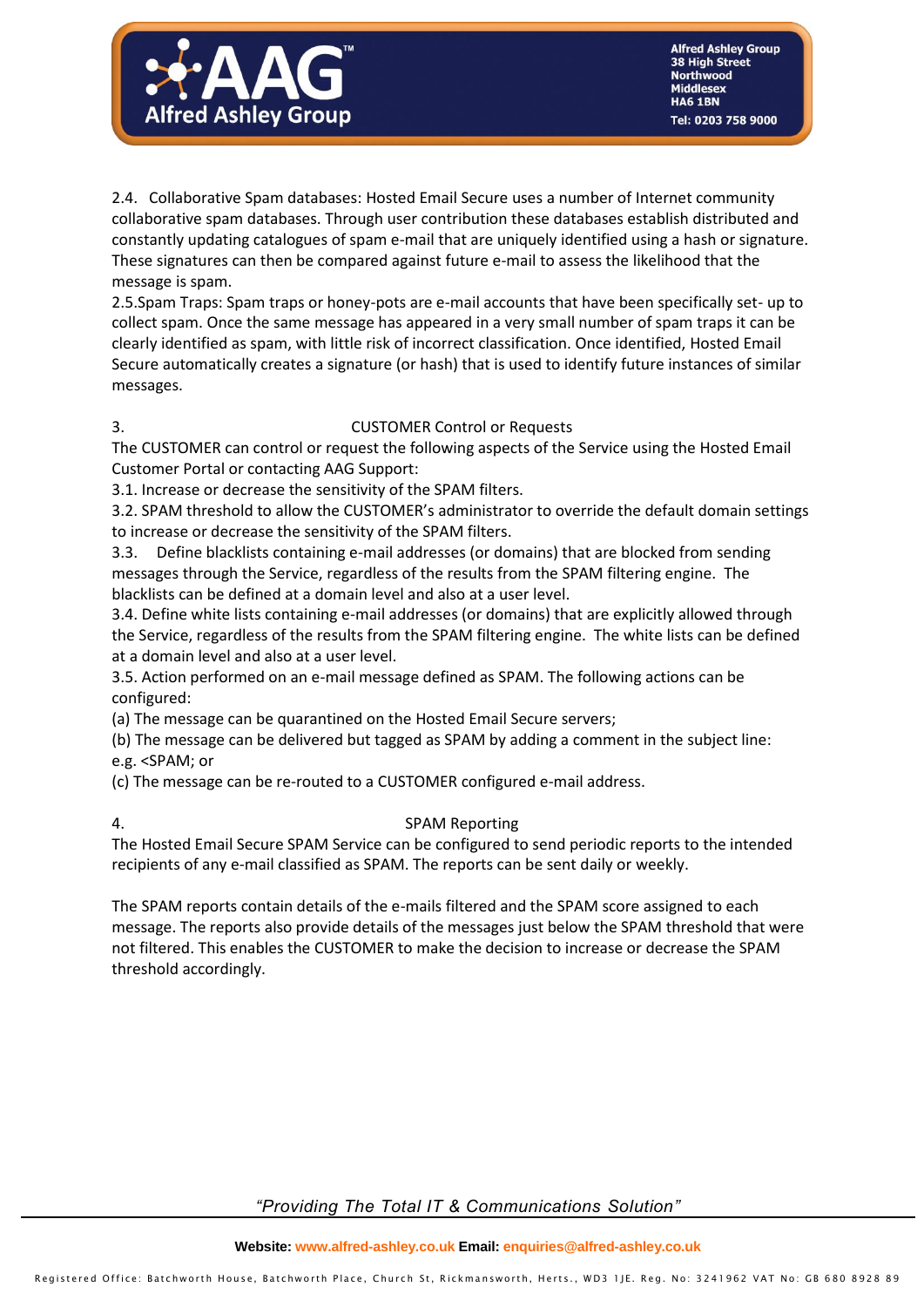

# 5. CUSTOMER Support

5.1.CUSTOMER's can contact the AAG support team for support purposes (but not in order to give a notice or communication under this Agreement, which shall be given in accordance with the GTC) by telephone or by e-mail at:

Technical & Business Support Tel: +44 (0) 203 758 9000 (Telephone support will be provided on business days 9am-5pm) Email: helpdesk@alfred-ashley.co.uk (group mailbox)

5.2. AAG will contact the CUSTOMER pursuant to an agreed upon method, provided that the CUSTOMER provides AAG with a telephone number or email address. The CUSTOMER is solely responsible for providing accurate and up-to-date contact information for the CUSTOMER's designated point of contact. Cancellations, orders, password changes, DNS changes, hosting centre access and other support requests at AAG's sole discretion from time to time have to be submitted by way of a written request on the CUSTOMER's letterhead.

### 6. Terms of Use

6.1. No SPAM detection technology can guarantee a 100% detection rate, therefore AAG can accept no liability for any damages or loss resulting directly or indirectly from failure to block or correctly filter e-mail messages.

6.2.AAG emphasises (and the CUSTOMER acknowledges) that the configuration changes are entirely at the request of the CUSTOMER. AAG shall have no liability for any failure by the CUSTOMER to request configuration changes in accordance with this Product Terms.

6.3. AAG recommends that the CUSTOMER has an appropriate e-mail usage policy in place. The CUSTOMER shall be responsible for providing any notifications to, or obtaining any consent from, individual employees which may be required under any applicable local law for the filtering and monitoring of e-mail. The CUSTOMER shall indemnify AAG for any loss, liability or cost incurred by AAG as a result of a failure by such CUSTOMER to obtain such consent or give such notification. 6.4. AAG can accept no liability for any civil or criminal liability that may be incurred by the CUSTOMER as a result of the operation of the Service.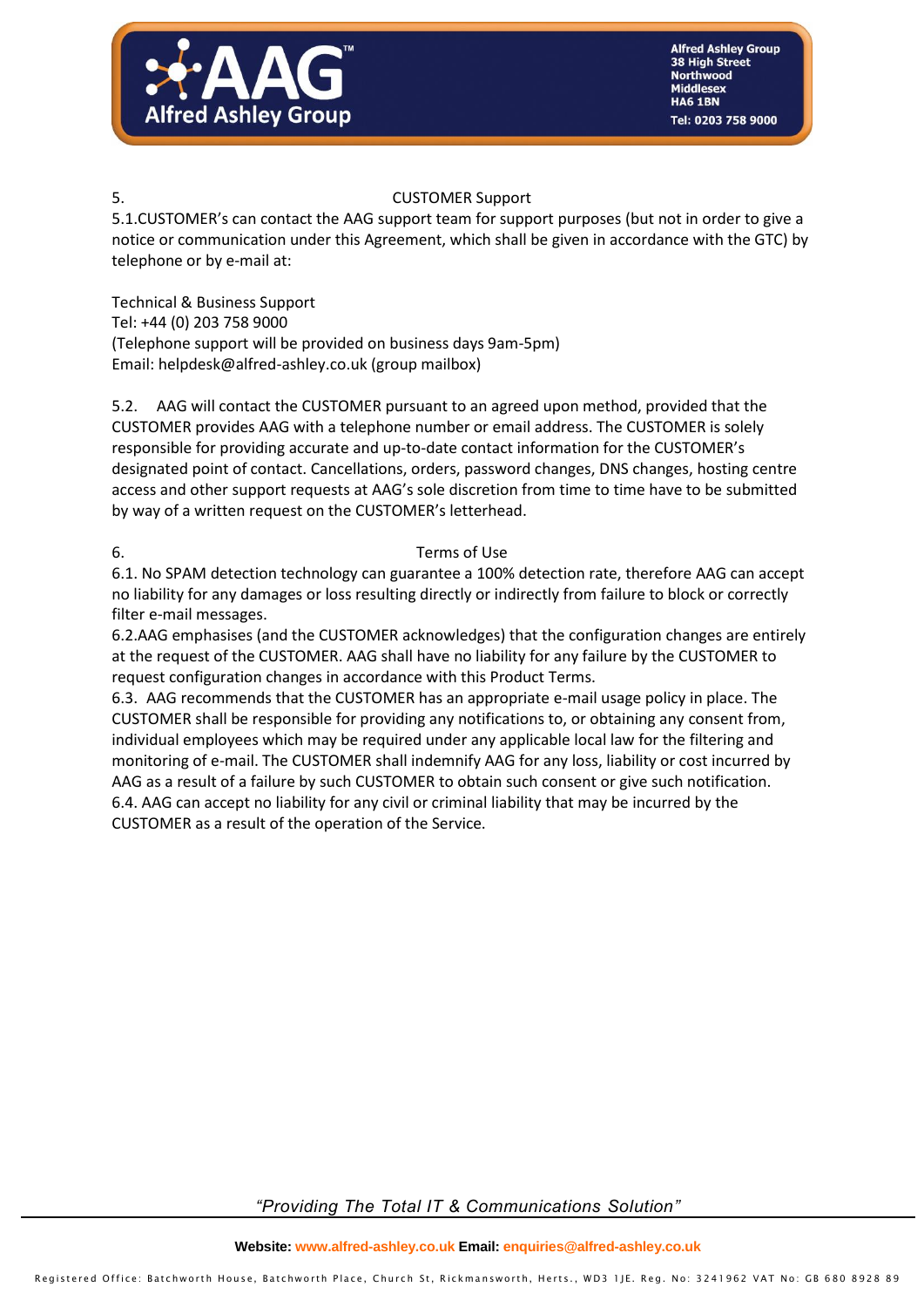

Annex Three - Content Filtering Service Description

### 1. Overview

AAG provides a suite of services that blocks and filters out unwanted Internet email.

The Service is fully managed and provides email content filtering at the Internet level. The Service is managed on a 24x7 basis from the AAG's Network Management Centre contact details for which are given below

The CUSTOMER's email is routed through the AAG's Network Management Centre where it is scanned using a highly sophisticated content filtering engine.

### 2. Service Description

2.1.The Hosted Email Content Service gives the CUSTOMER added flexibility in managing inbound and outbound email. It enables the CUSTOMER to enforce its email policy by filtering inappropriate messages that may be malicious or which may unduly load the CUSTOMER's network infrastructure. The flexibility and ease of operation of the Hosted Email Content Service allows more time for managing email policy to maximise security, productivity and compliance.

2.2. The Hosted Email Content Service allows the configuration of rules to perform the following tasks:

(a) Blocking Attachments: Email containing attachments with specified file extensions can be blocked. Blocking of attachments by type can be configured on a per user, per group and per domain basis.

(b) Attachment Masking: Email containing an attachment with specified extensions can have the extension renamed. The renaming replaces the last character of the extension with an underscore ('\_'). This stops the attachment being automatically associated with its appropriate executable in Windows and therefore can avoid dangerous actions being triggered automatically. Attachment masking is available on a per domain basis.

(d) Pattern Matching: Email messages can be blocked based on keywords in the subject or body of a message. Pattern matching can be configured on a per user, per group or per domain basis.

(e) Multiple Word Lists: Email messages that contain words in pre-defined word lists can be blocked, forwarded or tagged. Currently available lists include profanity. Private lists can be generated. The word list feature is available on a per user, per group and per domain basis.

(f) BCC Messages: In the event of an email message contravening defined policy it can be blind carbon copied to a specified email address to notify a system administrator or manager.

(g) Alert Notification: In the event a message is blocked because it fails a policy, the Hosted Email Content Service can be configured to automatically notify the sender, recipient and a system administrator that the message was blocked and provide details on the reasons why.

(h) Address Rewriting: Email addresses can be rewritten on inbound and outbound email. E.g. john@s2ales.acme.com can be rewritten as john@acme.com.

2.3. A report outlining policy violations is produced by the Hosted Email Content Service. This includes information about the content filtering rule that was violated, by which user and the time and date.